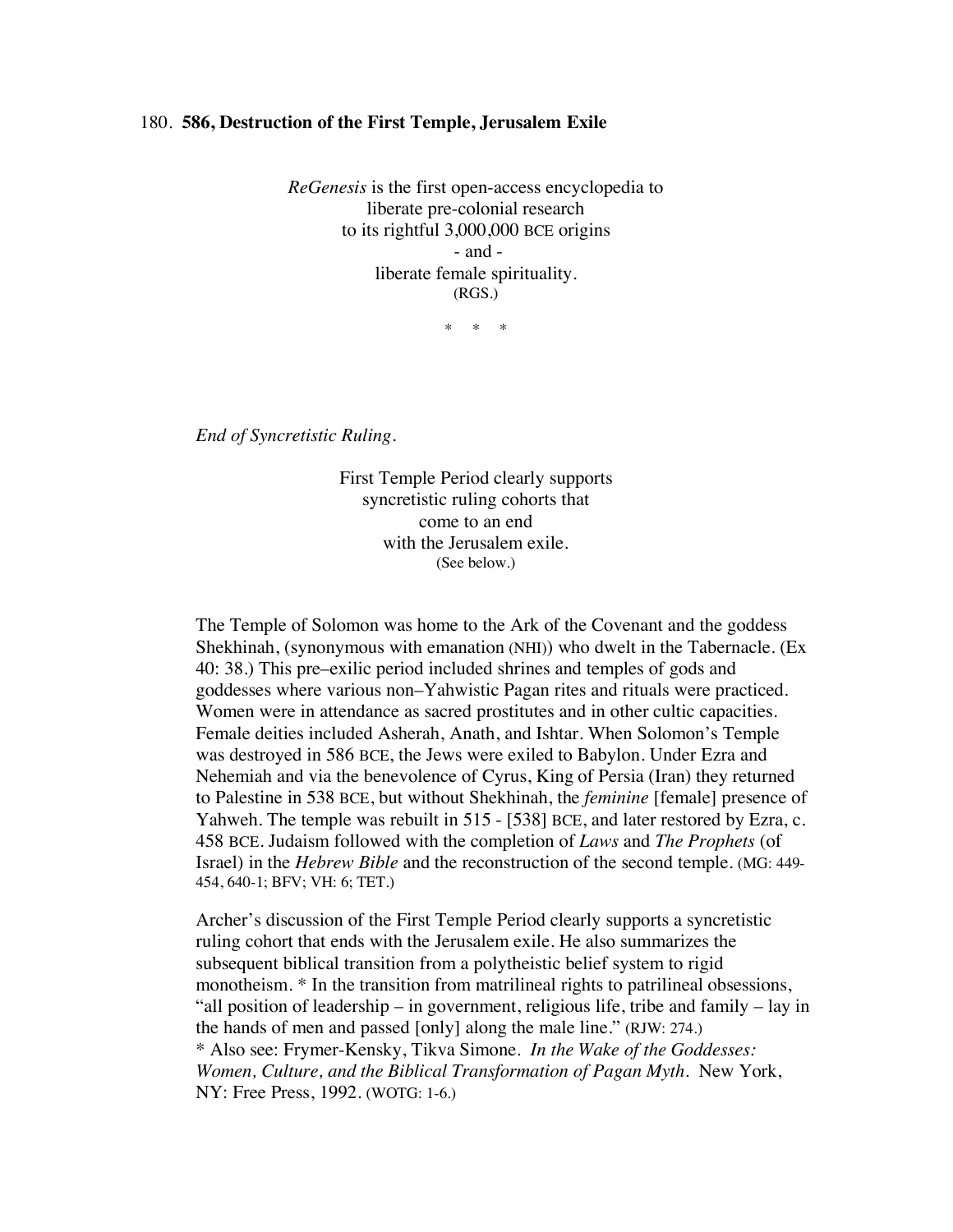In Léonie J. Archer's summary, the Hebrew Canon abbreviations are cited as is and therefore differ from the *Re-Genesis* format.

From earlier strands of the Old Testament, it is apparent that women in the pre–exilic period of Hebrew history (i.e. before 587 BCE) enjoy ed a certain active involvement in the nation's religious affairs. In the biblical narratives, they appear together with men at public assemblies and expositions of the law (see, e.g., Ex 35:1f.; Deut. 29.9f., 31:12-13.) They participate fully in the annual cycle of festivals (1 Sam. 2:19; II Kgs. 23:21; 2 Chron. 35), often in the role of singers and dancers (Ex 15:20-21; Judg. 21:21; Jer. 31:4; Ps. 68:12, 26-27), feature as prophetesses (e.g., Judg. 4:4f.; II Sam. 20:16f.; II Kgs. 22:14f) and are seen in attendance at shrines and sanctuaries as sacred prostitutes and in other cultic capacities (e.g. Gen. 38; I Sam. 2:22; Hos. 4:13-14) (RJW: 273-274).

Significantly, however the period to which these texts refer was one in which that rigid monotheism so characteristic of later Judaism had not yet developed. Polytheistic, or rather Baalistic, belief and worship flourished and shrines to the various deities, Yahweh included, dotted the countryside. Prominent among the deities were the goddesses, who included in their number Anath (the Queen of Heaven), Asherah and Ishtar, and it was with these cults [cultures] that women were especially associated (e.g., Judg. 3:7; I Kgs. 11:5f., 15:13; II Kgs. 23:7; Jer. 7:18, 44:15f). During time, however the monotheistic principle began to assert itself. Gradually (see also the paper of P. Ackroyd, [in] this volume (RJW)) the god Yahweh was elevated to a position of supremacy over all other deities. With this rise to power of a single male deity and the concomitant lessening in status of the other members of the Israelite Pantheon (especially female members), the role played by women in public religion began to diminish. The first step in that direction was taken when the early Hebrew legislators, in a deliberate move intended to establish the worship of Yahweh, forbade the practice of sacred prostitution, this ritual being fundamental to the non-Yahwistic cults and also in which women played a central role (Deut. 23:18-19; I Kgs. 15:12; II Kgs 23:7). Women were further removed from cultic activity when the Yahwists forced the abolition of all rural shrines and centralized worship at the Temple in Jerusalem, a move that was again designed to rid the land of undesirable cults (cf. I Kgs. 6ff). At this central sanctuary, there was no place for female officiates as the Temple's affairs were regarded as the sole responsibility of an organized, hereditary male priesthood dedicated to the service of Yahweh. The fact that only men could serve as priests was of course the result of the rigid patriarchy, which by this time structured and organized the lives of the Jewish people. Under such a social system all positions of leadership – in government, religious life, tribe and family – lay in the hands of men and passed along the male line (RJW: 274).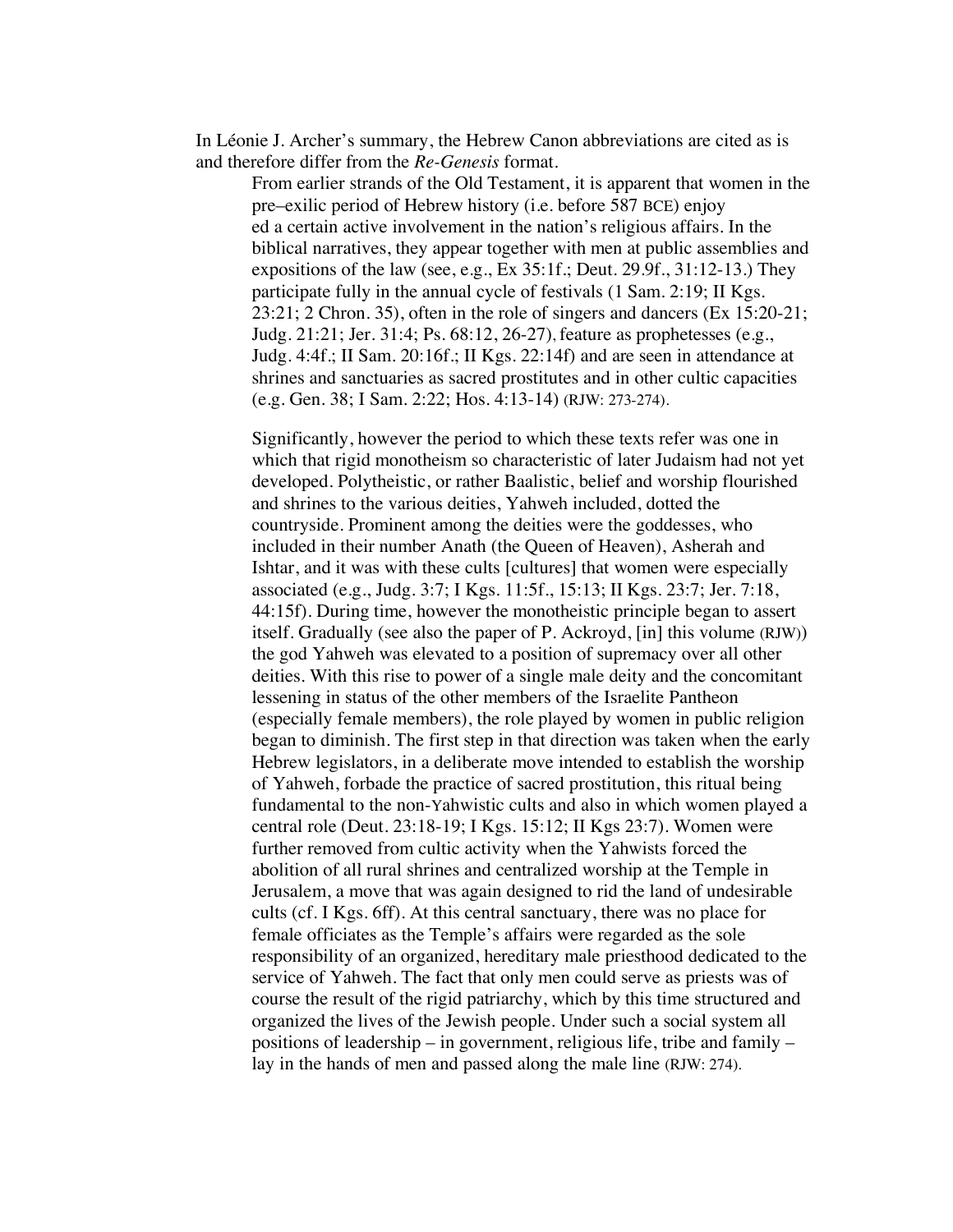But Yahweh's victory was not won overnight. The book of Kings and II Chronicles bear witness to the way in which, as late as the sixth century BCE, worship of the old gods and goddesses continued throughout the land of Israel, and even, on occasions, at the Temple in Jerusalem itself. Ironically, Yahweh's final victory came with the destruction of (RJW: 274) his Temple at the hands of the Babylonians in 587 BCE. For generations prior to this calamity, the prophets of Israel had been warning the people that if they did not abandon their syncretistic ways, the wrath of the one true God would descend upon them. The destruction of the Temple and the exile to Babylonia were thus viewed as the dramatic realization of these doom prophecies and as final proof of the absolute power of the jealous god, Yahweh (RJW: 275).

The traumatic events of the sixth century thus occasioned a fundamental rethinking of the position of the Hebrews *vis-à-vis* their God and His Covenantal Law and marked a watershed in the history in Judaism. … To this end, all records of the past were zealously preserved and older, more primitive legal traditions were extensively reworked and edited in the light of the developing concepts and attitudes. … Monotheism was rigorously reaffirmed. … Of significance and far-reaching consequence to the lives of women was the exilic legislator's obsession with ritual cleanness. … The primitive blood taboo, which lay behind so many Hebrews' ideas about purity led to women being declared unclean for the large part of their lives in consequence of the blood of childbirth and of the menstrual cycle. The exilic book of Leviticus dealt in detail with the pollution, which resulted from contact with women during these periods a prescribed vital purification rituals to avert danger. Further precautions were taken by severely restricting the movement of women during their times of uncleanness. In particular, no one in a state of ritual impurity was allowed to enter the Temple or participate in cultic activities (RJW: 275).

According to Hershel Shanks, almost nine years to the exact day after the "Roman legionaries destroyed God's house in Jerusalem, God destroyed the luxurious watering holes of the Roman elite." (TDP: 60.) See Shanks for information on the possible prophesy – and – apocalyptic correlation between the Mt. Vesuvius 79 CE destruction of Pompeii including Isis Temple, Herculaneum, Stabia, plus other sites with the 586 BCE Babylonian destruction of First Temple (Solomon's Temple) – and – the 70 CE Roman destruction of the Second Temple (Herod's Temple) including Jerusalem.

Shanks, Hershel. "The Destruction of Pompeii: God's Revenge?" *Biblical Archaeology Review* 36.4 (Jul.-Aug. 2010): 60-67, 77. (TDP.)

Further research on the destruction of the First and Second Temples and destruction of the Roman sites as mentioned above: 70, Destruction of Jerusalem Temple; 79, Pompeii; 79, Herculaneum; and 79, Villa of Mysteries, Pompeii. (RGS.)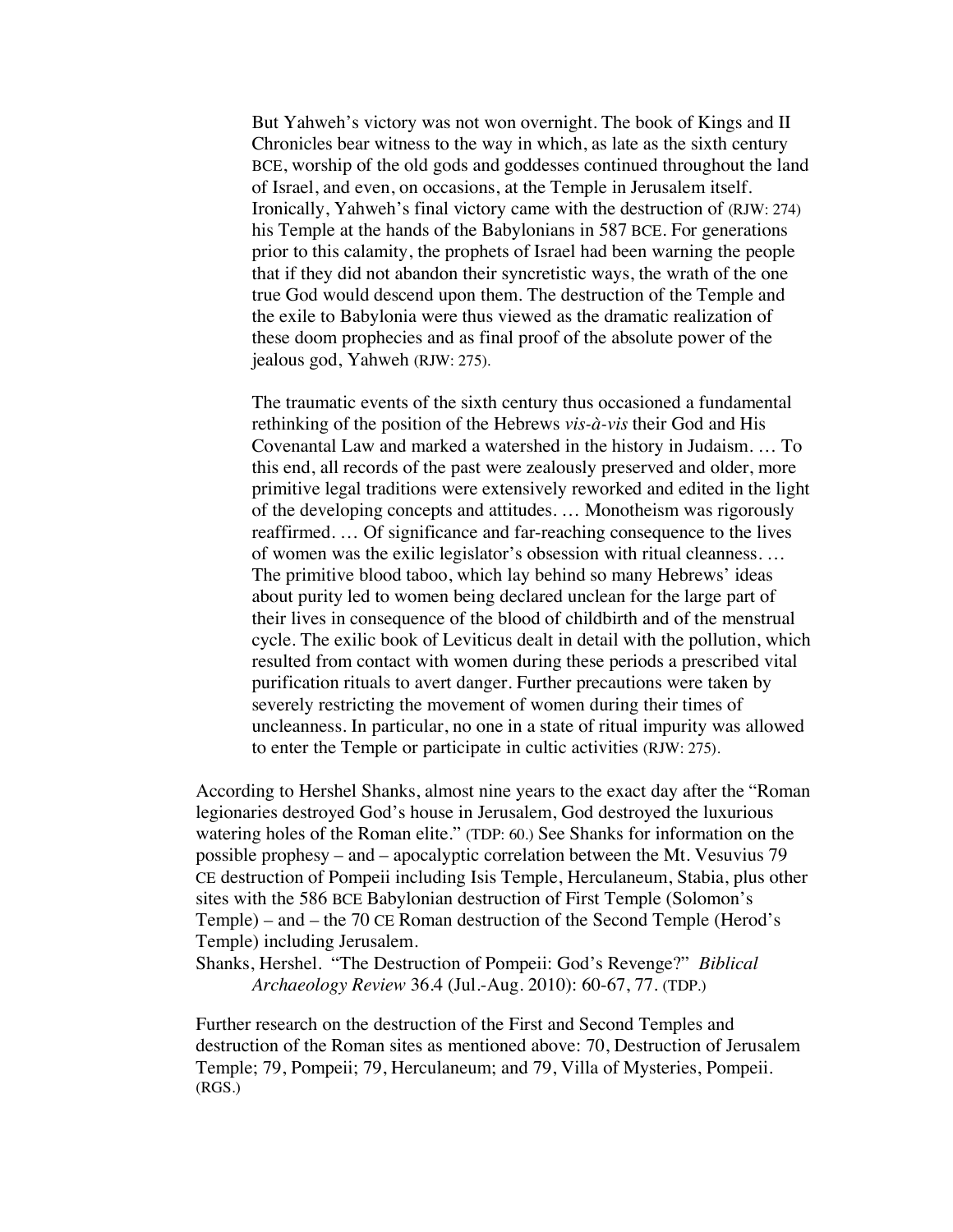Further research on Solomon's Temple: 3000, Earliest Menorah Finds; 2000, Asherah; 2000-1200, Ras Shamra; 1000-600, Davidic Kingship, Solomon, Philistines, and Temple Transitions; 970, First Temple, Menorah, and Weavings; and 538 BCE –70 CE, Second Temple Period. (RGS.)

Further research on the Menorah: 3000, Earliest Menorah Finds; 2200, Nahariyah and Ashrath-Yam; 2000, Bethel, Almond City, and Asherah; 2000, Asherah; 1500, Lachish Ewer, Triangle, and Menorah; and 900, Taanach, Canaanite Libation Stand. (RGS.)

Further research on Asherah: 2000, Bethel, Almond City, and Asherah; 2000, Asherah; 2000-1200, Ras Shamra; 1500, Lachish Ewer, Triangle, and Menorah; 970, First Temple, Menorah, and Weavings; 900, Taanach, Canaanite Libation Stand; 800-700, Kuntillet Ajrud and Khirbet El-Qom; 600-398, Astarte-Anat-Ashtaroth-Asherah-Ishtar and Yahweh, Egypt; and 538 BCE-70 CE Second Temple Period. (RGS.)

Further First and Second Temple research:

- Archer, Léonie J. "The Role of Jewish Women in the Religion, Ritual and Cult of Graeco-Roman Palestine." *Images of Women in Antiquity*. Eds. Averil Cameron, and Amélie Kuhrt. Detroit, WI: Wayne State University Press, 1983: 273-287.) (RJW.)
- \_\_\_\_\_. "The Virgin and the Harlot in the Writings of Formative Judaism." *History Workshop* 24 (Autumn 1987): 1-16. (VH.)
- Long, Asphodel. "The Goddess in Judaism: An Historical Perspective." *The Absent Mother: Restoring the Goddess to Judaism and Christianity.* Ed. Pirani, Alix. London, England: *Mandala*, 1991. 27-65. (GJ.) \_\_\_\_\_. *In a Chariot Drawn by Lions: The Search for the Female in Deity.*
- London, England: The Women's Press, 1992. (CDBL.)
- Meyers, Carol L. "The Elusive Temple." *Biblical Archaeologist* 45.1 (Winter 1981): 33-41. (TET)
- Patai, Raphael. "The Goddess Asherah." *Journal of Near Eastern Studies* 24.1/2 (Jan. – Apr. 1965): 37-52. (TGA.)
	- \_\_\_\_\_. *The Hebrew Goddess.* 1967. Philadelphia, PA: Ktav Publishing House, 1990 (HG.)
- Segal, J. B. "The Jewish Attitude Toward Women." *Journal of Jewish Studies* 30.2 (1979): 121-137. (JA.)
- Smith, Morton. *Palestinian Parties and Politics That Shaped the Old Testament*. New York, NY: Columbia University Press, 1971. (PPAP.)
- Stuckey, Johanna H. *Feminist Spirituality: An Introduction to Feminist Theology in Judaism, Christianity, Islam, and Feminist Goddess Worship.* Toronto, Canada: York Centre for Feminist Research, 1998. (FS.)
- \_\_\_\_\_. "The Great Goddesses of the Levant." *Bulletin of the Canadian Society of Mesopotamian Studies* 37 (2002): 127-157. (GGL.)

Further research on Jewish Temples/Synagogues and women*:*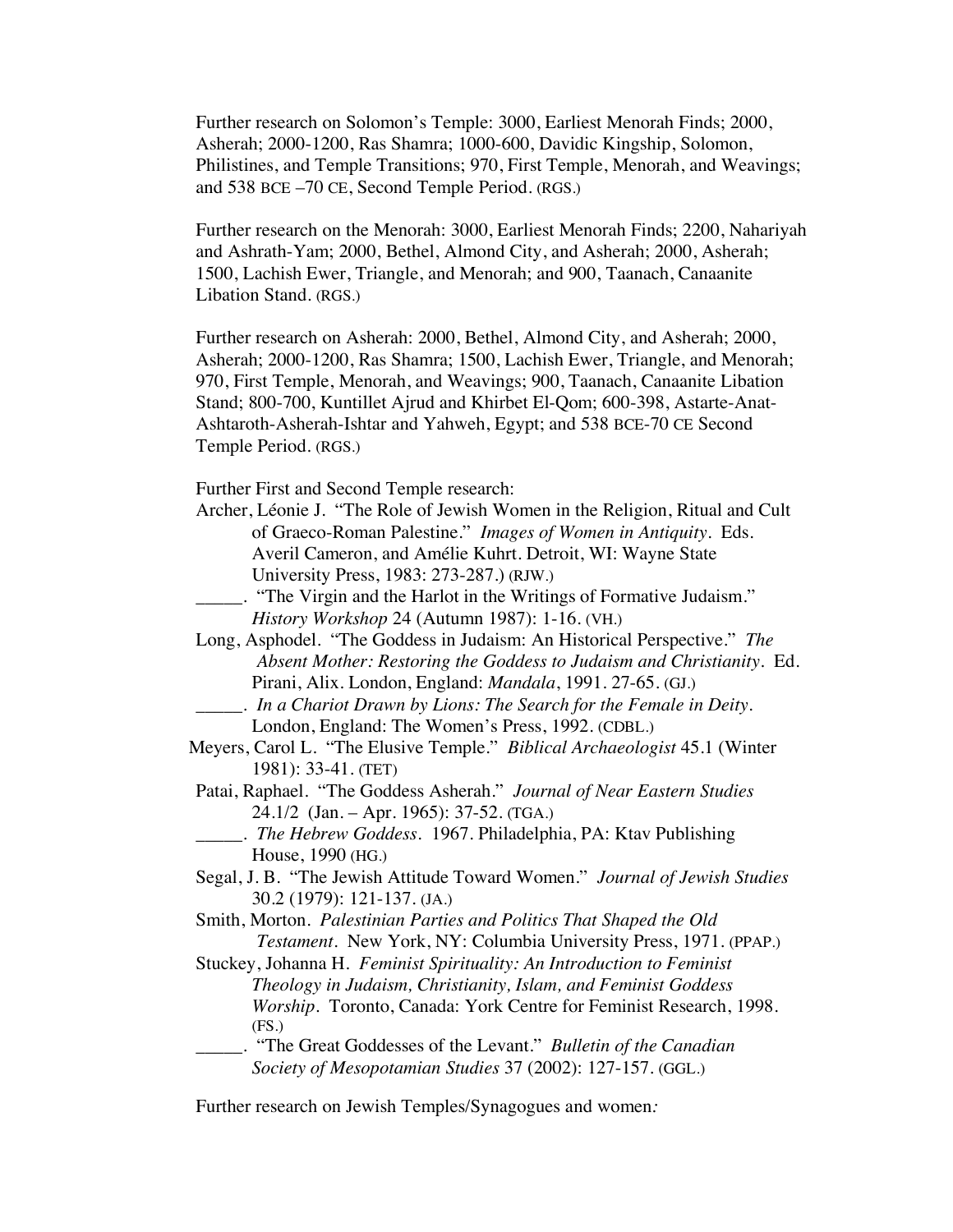Brooten, Bernadette J. *Women Leaders in the Ancient Synagogue: Inscriptional Evidence and Background Issues*. Chico, CA: Scholars Press, 1982. (WLA.)

To compare various time – lines plus creation myths that are gender – inclusive:

- Bakan, David. *And They Took Themselves Wives*. San Francisco, CA: Harper & Row: 1979. (ATT.)
- Bird, Phyllis A. *Missing Persons and Mistaken Identities: Women and Gender in Ancient Israel.* Minneapolis, MN: Fortress Press, 1997. (MPMI.)
- Callahan, Tim. *Secret Origins of the Bible.* Altadena, CA: Millennium Press, 2002. 30-55. (SOTB.)

Gage, Matilda Joslyn. Ed. Sally Roesch Wagner. *Woman, Church, and State: A Historical Account of the Status of Woman through the Christian Ages, with Reminiscences of the Matriarchate*. 1893. Modern Reader's Edition. Aberdeen, SD: Sky Carrier Press, 1998. (WCS.)

George, Arthur L., and Elena George. *The Mythology of Eden*. Lanham, MD: Hamilton Books, 2014. (TMOE.)

Graham, Lloyd. *Deceptions and Myths of the Bible*. New York, NY: Carol Pub. Group, 1997. (DMB.)

Jastrow, Morris Jr. "Adam and Eve in Babylonian Literature." *The American Journal of Semitic Languages and Literatures* 15.4 (Jul. 1899): 193-214. (AAE.)

Kien, Jenny. *Reinstating the Divine Woman in Judaism.* Parkland, FL: Universal Publishers, 2000. (RDW.)

Martos, Joseph, and Pierre Hégy. *Equal at the Creation: Sexism, Society, and Christian Thought*. Toronto, Canada: University of Toronto Press, 1998. (EAC.)

- Philpot, J. H. *The Sacred Tree: or, the Tree in Religion and Myth*. London, England: Macmillan, 1897. (ST.)
- Shryock, Andrew, Daniel L. Smail, and Timothy K. Earle. *Deep History: The Architecture of Past and Present*. Berkeley, CA: University of California Press, 2011. (DH.)
- Stanton, Elizabeth C. *The Woman's Bible*. Seattle, WA: Coalition Task Force on Women and Religion, 1974. (TWB.)

Taussig, Hal. *A New New Testament: A Reinvented Bible for the Twenty-First Century Combining Traditional and Newly Discovered Texts. Boston,*  MA: Houghton Mifflin Harcourt, 2013. (NNT.)

Teubal, Savina J. *Sarah the Priestess: The First Matriarch of Genesis*. Athens, OH: First Swallow Press, 1984. (STP.)

\_\_\_\_\_. *Ancient Sisterhood: The Lost Traditions of Hagar and Sarah*. Athens, OH: Swallow Press, 1990. xxv. (ASLT.)

Thompson, William Irving. *The Time Falling Bodies Take to Light: Mythology, Sexuality and the Origins of Culture.* London, England: Rider/Hutchinson, 1981. (TFB.)

White, Lynn Jr. "The Historical Roots of Our Ecologic Crisis." *Science* 155.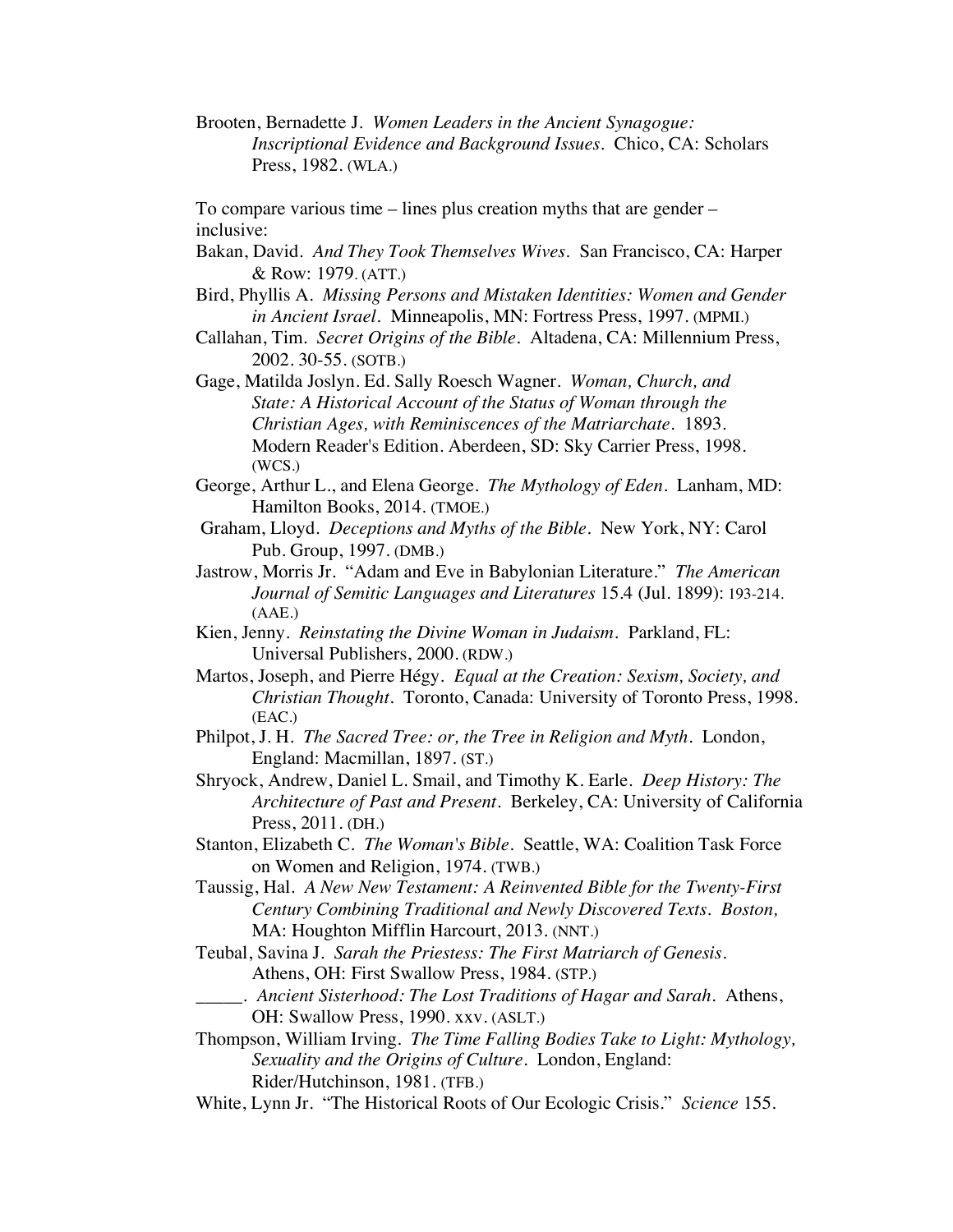3767 (Mar. 10, 1967): 1203-1207. (HRE.)

Further research on the evolution and rise of patristic dominance and monotheism in ancient Israel:

Ackerman, Susan. *Under Every Green Tree: Popular Religion in Sixth-Century Judah*. Harvard Semitic Monographs, 46. Atlanta, GA: Scholars Press, 1992. 65-66. (UEGT.)

\_\_\_\_\_. "The Queen Mother and the Cult in Ancient Israel." *Journal of Biblical Literature* 112.3 (1993): 385-401. (QM.)

- \_\_\_\_\_. "At Home with the Goddess." *Symbiosis, Symbolism, and the Power of the Past: Canaan, Ancient Israel, and Their Neighbors from the Late Bronze Age through Roman Palaestina.* Eds. William G. Dever, and Seymour Gitin. Winona Lake, IN: Eisenbrauns, 2003. (AHOG.)
- Becking, Bob, et al. *Only One God? Monotheism in Ancient Israel and the Veneration of the Goddess Asherah.* Sheffield, England: Continuum, 2001. (OOG.)
- Biale, David. "The God with Breasts: El Shaddai in the Bible." *History of Religions* 21.3 (Feb. 1982): 240-256. (GWB.)
- Binger, Tilde. *Asherah: Goddess in Ugarit, Israel and the Old Testament.* Sheffield, England: Sheffield Academic Press, 1997. (A.)
- Bird, Phyllis A. *Missing Persons and Mistaken Identities: Women and Gender in Ancient Israel.* Minneapolis, MN: Fortress Press, 1997. (MPMI.)
- Christ, Carol P. "Heretics and Outsiders: The Struggle over Female Power in Western Religion." *Soundings: An Interdisciplinary Journal* 61.3, Dilemmas of Pluralism: The Case of Religion in Modernity (Fall 1978): 260-280. (SOF.)
	- \_\_\_\_\_. "Toward a Paradigm Shift in the Academy and in Religious Studies." *The Impact of Feminist Research in the Academy*. Ed. Christie Farnham. Bloomington: Indiana University Press, 1987. 53-76. (TPS.)
- \_\_\_\_\_. "New Definition of Patriarchy: Control of Women's Sexuality, Private Property, and War." *Feminist Theology* 24:3 (April 2016): 214-225. (NDP.)
- Cohen, Shaye J. D. "The Origins of the Matrilineal Principle in Rabbinic Law." *Association for Jewish Studies 10.1* (Spring 1985): 19-53. (OM.)
	- \_\_\_\_\_. *The Beginnings of Jewishness: Boundaries, Varieties, Uncertainties.*
	- Berkeley, CA: University of California Press, 1999. (BJ.)

Cornelius, Izak. *The Many Faces of the Goddess: The Iconography of the Syro-Palestinian Goddesses Anat, Astarte, Qedeshet, and Asherah C. 1500-1000 BCE.* Orbis biblicus et orientalis, 204. Fribourg, Switzerland: Academic Press, 2004. (MFG.)

Day, John. "Asherah in the Hebrew Bible and Northwest Semitic Literature." *Journal of Biblical Literature* 105.3 (Sep. 1986): 385-408. (AH.)

- \_\_\_\_\_. *Yahweh and the Gods and Goddesses of Canaan*. Sheffield, England:
	- Sheffield Academic Press, 2000. San Francisco, CA: Harper, 1993. (YGG.)
- Davies, Steve. "The Canaanite-Hebrew Goddess." *The Book of the Goddess Past and Present*. Ed. Carl Olson. New York, NY: Crossroad, 1983.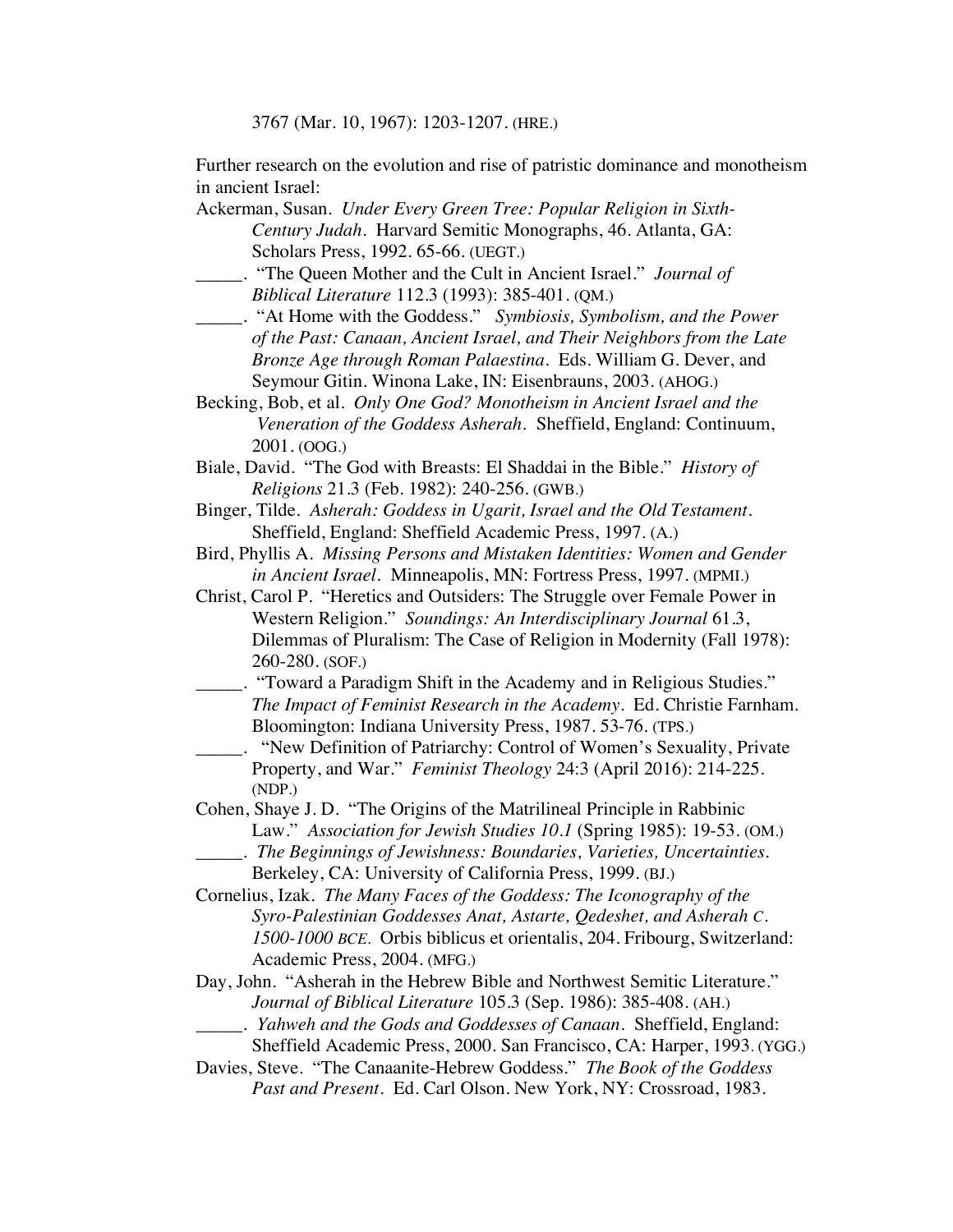68-79. (CHG.)

Dever, William G. *Who Were the Early Israelites, and Where Did They Come from?* Grand Rapids, MI: William B. Eerdmans, 2003. (WWEI.)

- *Ancient Israel.* Grand Rapids, MI: William B. Eerdmans, 2005. (GHW.)
- \_\_\_\_\_. "A Temple Built for Two." *Biblical Archaeology Review* 34.2 (Mar.-Apr. 2008): 55-62, 85-86. (ATB.)
- Hadley, Judith M. "William Robertson Smith and the 'Asherah.'*" William Robertson Smith: Essays in Reassessment*. Ed. William Johnstone. *Journal for the Study of the Old Testament Supplement Series* 189 (1995): 164-179. (WRSA.)
- \_\_\_\_\_. *The Cult of Asherah in Ancient Israel and Judah: Evidence for a Hebrew Goddess*. New York, NY: Cambridge University Press, 2000. (COA.)
- Handy, K. Lowell. *Among the Host of Heaven: The Syro*–*Palestinian Pantheon as Bureaucracy*. Winona Lake, IN: Eisenbrauns, 1994. (AHH.)
- Hestrin, Ruth. "The Lachish Ewer and the Asherah." *Israel Exploration Journal* 37.4 (1987): 212-223. (LEA.)
- \_\_\_\_\_. *The Cult Stand from Taanach and Its Religious Background*. In 1987 Studia Phoenicia V. University Peeters. Leuven, Belgium: (1987). 61- 77. (CST.)
- \_\_\_\_\_. "Understanding Asherah: Exploring Semitic Iconography." *The Biblical Archaeology Review Journal* 17.5 (1991): 50-59. (UA.)
- Keel, Othmar, and Christoph Uehlinger. *Gods, Goddesses, and Images of God in Ancient Israel.* Minneapolis, MN: Fortress Press, 1998. (GGI.)
- Keel, Othmar. *Goddesses and Trees, New Moon and Yahweh*. Sheffield, England: Sheffield Academic Press, 1998. (GAT.)
- Kien, Jenny. *Reinstating the Divine Woman in Judaism.* Parkland, FL: Universal Publishers, 2000. (RDW.)
- Kosnik, Darlene. *History's Vanquished Goddess Asherah*. Sanford MI: Emergent Press, 2014. (HVG.)
- Lerner, Gerda. *The Creation of Patriarchy.* Oxford, England: Oxford University Press, 1986. 161-179. (TCOP.)
- Long, Asphodel. "Asherah, The Tree of Life and the Menorah: Continuity of a Goddess Symbol in Judaism?" Paper presented at the Britain and Ireland School of Feminist Theology Annual Conference, at Plymouth, Devon. *Sophia Papers* No. 1 (1996). (ATLM.)
- Margalit, Baruch. *"*The Meaning and Significance of Asherah.*" Vetus Testamentum* XL.3 (1990): 264-297. (TMSA.)
- Mazar, Amihai. *Archaeology of the Land of the Bible, 10,000-586 BCE.* New York, NY: Doubleday, 1990. (ALB.)
- Olyan, Saul M. *Asherah and the Cult of Yahweh in Israel.* Atlanta, GA: Scholars Press, 1988. (ACY.)
- Parker, Simon B. Ed. *Ugaritic Narrative Poetry.* Atlanta, GA: Scholars Press, 1997. (UNP.)
- Petty, Richard J*. Asherah: Goddess of Israel*. New York, NY: Peter Lang,

\_\_\_\_\_. *Did God Have a Wife*? *Archaeology and Folk Religion in*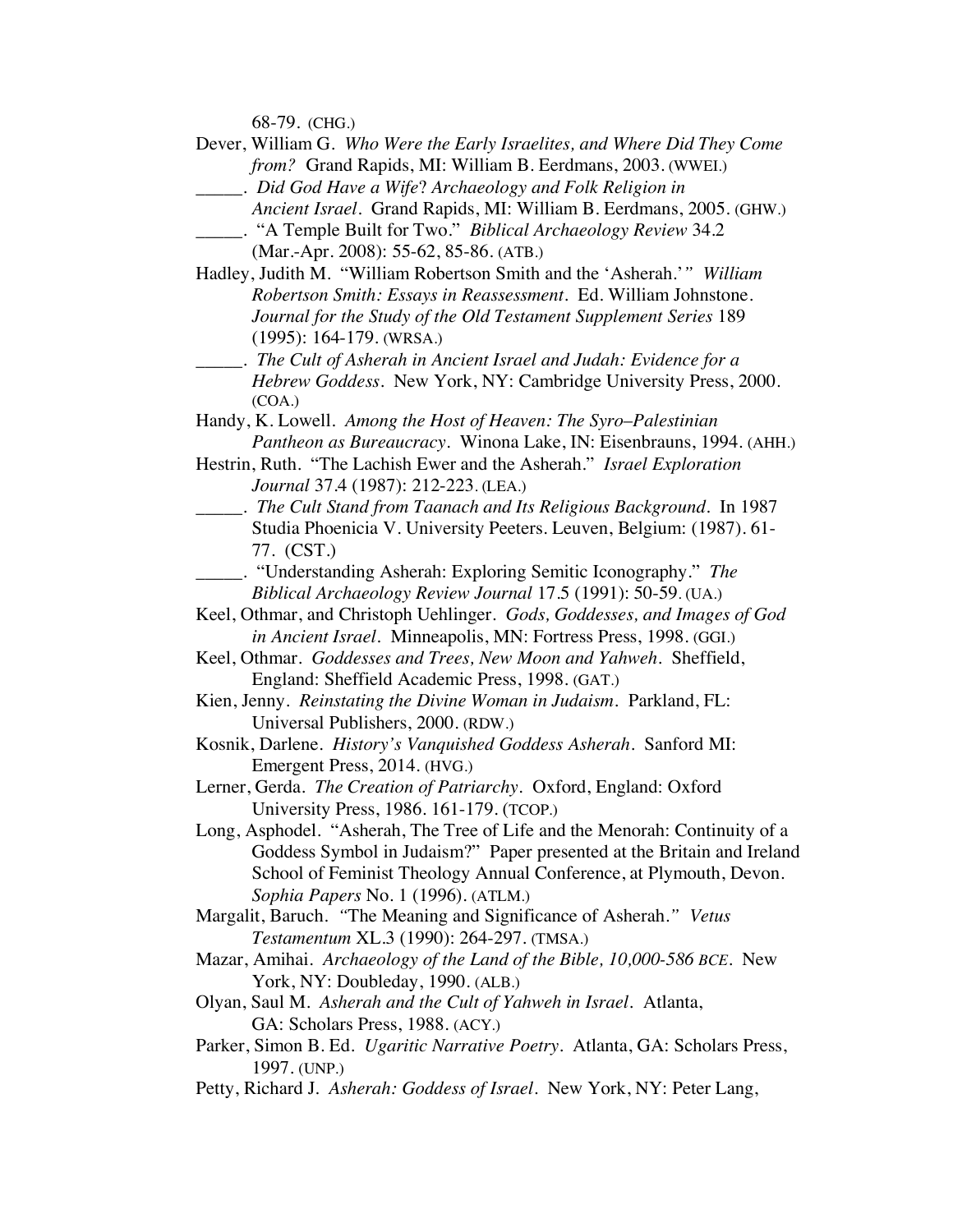1990. (AGL.)

- Smith, Mark S. "God Male and Female in the Old Testament: Yahweh and His Asherah." *Theological Studies* 48 (1987): 333-40. (GMF.)
- \_\_\_\_\_. *The Origins of Biblical Monotheism: Israel's Polytheistic Background and the Ugaritic Texts*. New York, NY: Oxford University Press. 2001. (OB.)
- \_\_\_\_\_. *The Early History of God: Yahweh and the Other Deities in Ancient Israel.* Dearborn, MI: William B. Eerdmans, 2002. (EHG.)

Stuckey, Johanna H. "The Great Goddesses of the Levant." *Bulletin of the Canadian Society of Mesopotamian Studies* 37 (2002): 127-157. (GGL.)

- \_\_\_\_\_. "Asherah. Supreme Goddess of the Levant." *Matrifocus* 3. 3 (Beltane 2004.) (ASG.)
- \_\_\_\_\_. "Asherah and the God of the Early Israelites." *Matrifocus* 3.4 (Lammas 2004). (AGE.)
- \_\_\_\_\_. "Sacred Repositories and Goddess Figurines." *Matrifocus* 7.3 (Beltane 2008), (SRG.)
- Taylor, Joan E. "The Asherah, the Menorah and the Sacred Tree." *Journal for the Study of the Old Testament* No. 66 (Je, 1995): 29-54. (AMST.)
- Wanlass, Ramona. "The Goddess, Syncretism, and Patriarchy: Evolution and Extinction of the Goddess during the Creation of Patriarchy in Ancient Israel." *Women in Judaism: A Multidisciplinary Journal* 8.2 (Winter 2011): 1-16. (GSP.)
- Wiggins, Steve A. *A Reassessment of Asherah: A Study According to the Textual Sources of the First Two Millennia B.C.E.* Neukirchener Verlag Neukirchen-Vluyn, Germany: Verlag, Butzon, and Bercker Kevelaer, 1993. 191. (ROA.)

IMAGE: MADABA MAP OF HOLY LAND: MADABA, JORDAN.

PHOTO: © GSA. DESCRIPTION: THE MADABA MOSAIC MAP IN THE CHURCH OF ST. GEORGE IN MADABA, JORDAN IS THE OLDEST KNOWN CARTOGRAPHIC ILLUSTRATION OF THE HOLY LAND (ISRAEL AND PALESTINE) PLUS SYRIA AND THE NILE AREA. SLIDE LOCATION PETRA, SHEET 11, ROW 2, SLEEVE 4, SLIDE #11J, BCE.

CO\_PET\_S11\_R2\_SL4\_S11J. VS. > CO\_PET\_S11\_R3\_SL4\_S7J.

SHOT ON LOCATION: CHURCH OF ST. GEORGE IN MADABA AND BRITISH MUSEUM: LONDON, ENGLAND.

NOTE 1: FIELDWORK PROJECT 1989 AND 2002.

IMAGE: MADABA MAP OF THE HOLY LAND: MADABA, JORDAN. PHOTO: © GSA. DESCRIPTION: THE MADABA MOSAIC MAP IN THE CHURCH OF ST. GEORGE IN MADABA IS THE OLDEST KNOWN CARTOGRAPHIC ILLUSTRATION OF THE HOLY LAND (ISRAEL AND PALESTINE) PLUS SYRIA AND THE NILE AREA. SLIDE LOCATION PETRA, SHEET 11, ROW 3, SLEEVE 1, SLIDE #24J, BCE. CO\_PET\_S11\_R3\_SL1\_S24J. ON LOCATION: CHURCH OF ST. GEORGE IN MADABA, JORDAN AT THE BRITISH MUSEUM: LONDON, ENGLAND.

NOTE 1: FIELDWORK PROJECT 1989 AND 2002.

IMAGE: MAP INC. BABYLON. PHOTO: © GSA. DESCRIPTION: MAP INC. BABYLON.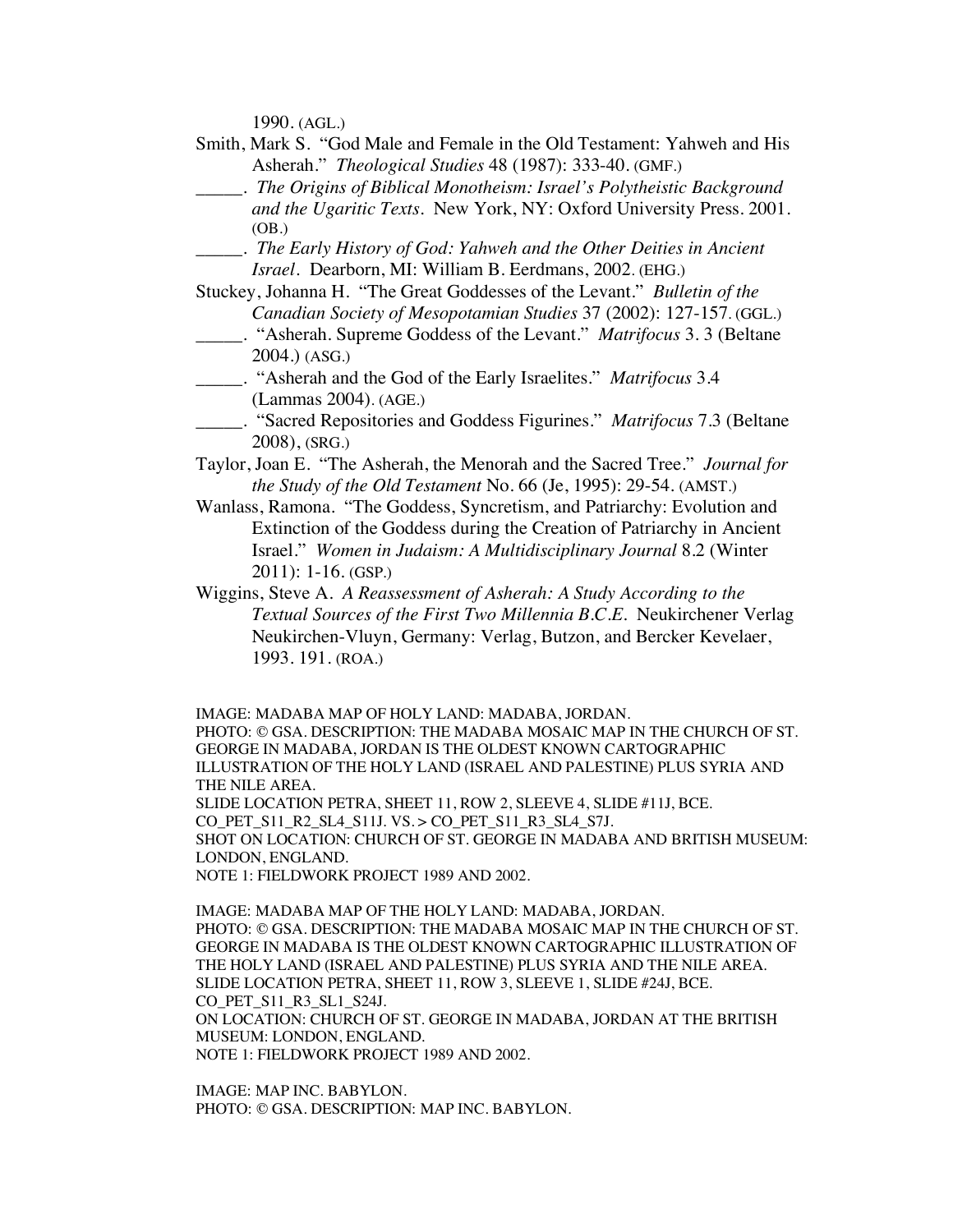SLIDE LOCATION MAPS, SHEET 1, ROW 3, SLEEVE 3, SLIDE #30, BCE. IT\_MAP\_S1\_R3\_SL3\_S30.jpg SHOT ON LOCATION: BRITISH MUSEUM: LONDON, ENGLAND. NOTE 1: FIELDWORK PROJECT 1998-2002.

IMAGE: HEROD'S TEMPLE.

PHOTO: © GSA. DESCRIPTION: REPLICA OF HEROD'S TEMPLE. SLIDE LOCATION BIB ARCH, SHEET 2, ROW 4, SLEEVE 1, SLIDE #18, BCE. BIB ARCH, SHEET 2, ROW 4, SLEEVE 1, SLIDE #18, CO\_BAR\_S2\_R4\_SL1\_S18\_ILL.jpg SHOT ON LOCATION: BRITISH MUSEUM: LONDON, ENGLAND. NOTE 1: FIELDWORK PROJECT 2002. PHOTO NOTE: ILLUSTRATION ENHANCEMENT, CHRISI KARVONIDES.

IMAGE: ASHERAH PRESENTING HER NOURISHING, LIFE GIVING BREASTS: CANAANITE, NORTHERN ISRAEL.

PHOTO: © GSA. DESCRIPTION ASHERAH HOLDING HER BREASTS. SLIDE LOCATION NEAR EAST, SHEET 12, ROW 2, SLEEVE 3, SLIDE #31, BCE. CU\_NEA\_S12\_R2\_SL3\_S31.jpg

SHOT ON LOCATION: BRITISH MUSEUM: LONDON, ENGLAND. NOTE 1: DURING IRON AGE II, PILLAR FIGURES OF JUDAHITE GODDESS ASHERAH PRESENTING HER BREASTS WAS WELL KNOWN. (GAT: 43-44; ALB: 500-504; RGS.) NOTE 2: WOMEN [AT THE TEMPLE OF SOLOMON] WERE IN ATTENDANCE AS SACRED PROSTITUTES AND IN OTHER CULTIC CAPACITIES: FEMALE DEITIES INCLUDED ASHERAH, ANATH, AND ISHTAR (RGS). (SOURCE: ENTRY ABOVE.) NOTE 3:

ASHERAH'S ICONOGRAPHY IS ALL FORMS OF THE TREE MANIFESTED IN RITUAL GROVES, TREES, MAY POLES, TEMPLE PILLARS, PRIMEVAL FORESTS, AND GODDESS PILLAR FIGURES WITH FULL NOURISHING BREASTS (AMST: 42-44; AH: 398; COA; APL; RGS).

NOTE 4: OTHER POSSIBILITY IS WISDOM GODDESS PINIKIR/KIRIRISHA (WA: 222; RGS).

NOTE 5: FIELDWORK PROJECT 2002.

IMAGE: ISRAELITE POLE OR PILLAR CULT [CULTURE] FIGURE OF ASHERAH: CANAANITE, NORTHERN ISRAEL.

PHOTO GSA DESCRIPTION: ISRAELITE FIGURE OF ASHERAH HOLDING HER BREASTS ON A PILLAR OR POLE-LIKE BASE, LATE IRON AGE. \* SLIDE LOCATION BIB ARCH, SHEET 1, ROW 3, SLEEVE 1, SLIDE #22, 951-586 BCE. CO\_BAR\_S1\_R3\_SL1\_S22.jpg CO\_BAR\_S1\_R3\_SL1\_S22\_ILL.jpg LOCATION: CANAAN, NORTHERN ISRAEL. NOTE 1:

ASHERAH'S ICONOGRAPHY IS ALL FORMS OF THE TREE MANIFESTED IN RITUAL GROVES, TREES, MAY POLES, TEMPLE PILLARS, PRIMEVAL FORESTS, AND GODDESS PILLAR FIGURES WITH FULL NOURISHING BREASTS (AMST: 42-44; AH: 398; COA; APL; RGS).

NOTE 2: "IN THE IMAGERY ASSOCIATED WITH MOTHER GODDESS, THE REPRESENTATION OF BREASTS AND WOMB IS 'A FORM OF DIVINE EPIPHANY*'*  (SGE: 30, n. 60; TGM: 128)."

NOTE 3:

\* ALSO NOTE THAT BERNARD DIETRICH TRACES THE ORIGINS OF THE PILLAR-TREE CULTS, INCLUDING BAETYLS AND INDWELLING DIVINE REPRESENTATIONS BACK EVEN FURTHER TO NEOLITHIC ANATOLIA (TIGR: 8-9; RGS). (RGS: ASHERAH, 2000; TOL: 32-34, 59, 103; GAT: 42-44, 56; HBSRV; TPA: 251; ERE: 666; TIGR: 8-9; STCC; & II K 17.10-11.)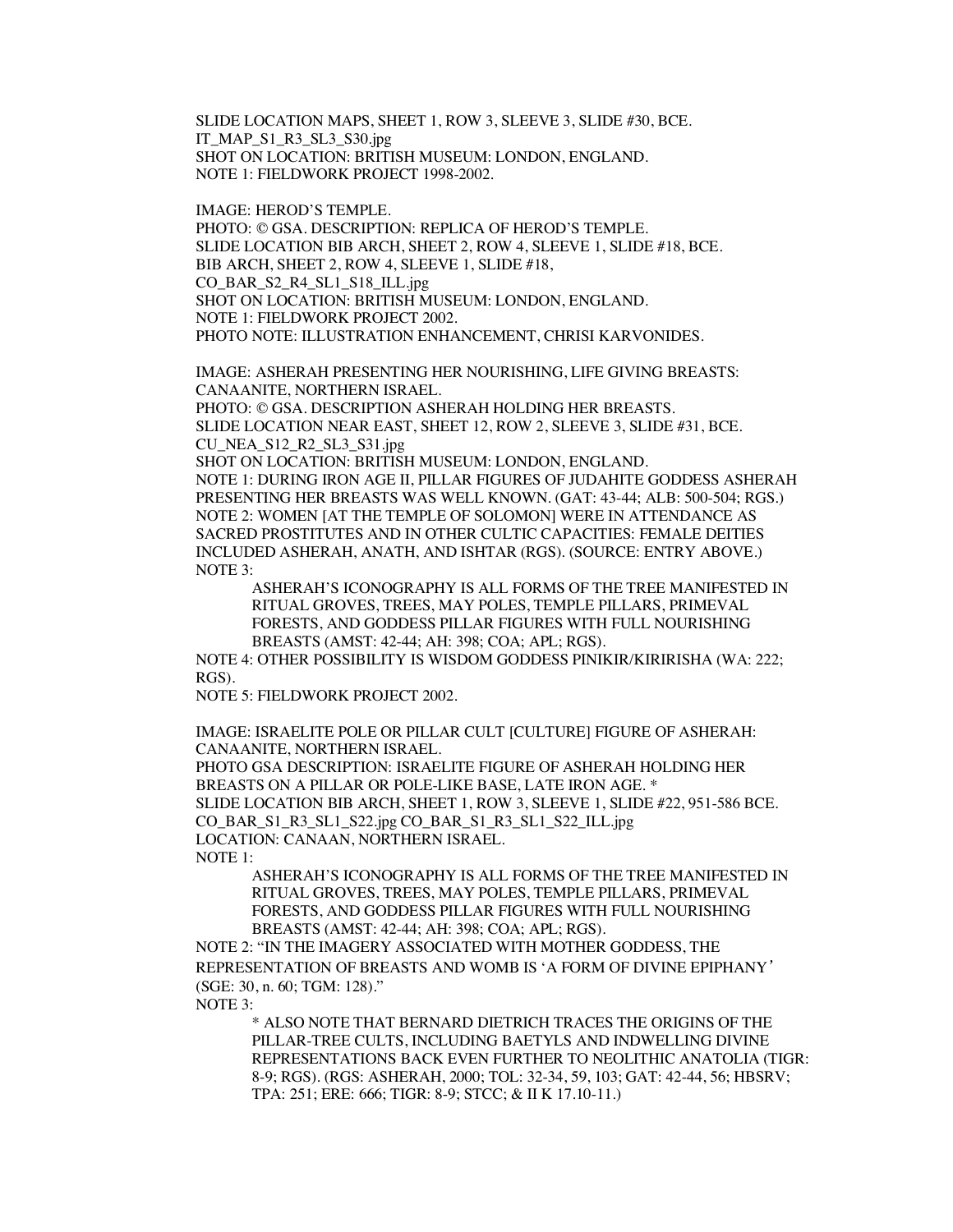NOTE 4: "IN THE IMAGERY ASSOCIATED WITH MOTHER GODDESS, THE REPRESENTATION OF BREASTS AND WOMB IS 'A FORM OF DIVINE EPIPHANY' (SGE: 30, n. 60; TGM: 128)."

NOTE 5: FOR FURTHER ASHERAH IMAGES SEE, (HG: PLATES 1, 5, 6 AND 7.) NOTE 6: FIELDWORK PROJECT.

PHOTO NOTE: ILLUSTRATION CHRISI KARVONIDES' TEAM.

PHOTO NOTE: ©BIBLICAL ARCHAEOLOGY SOCIETY (1989).

IMAGE: TRANSLATION OF ISHTAR WITH RUBIES.

PHOTO: GSA DESCRIPTION: TRANSLATION OF ALABASTER STATUE OF ISHTAR WITH RUBIES, c. 250 BCE.

SLIDE LOCATION NEAR EAST, SHEET 4, ROW 4, SLEEVE 2, SLIDE #36, c. 250 BCE. CU\_NEA\_S4\_R4\_SL2\_S36.jpg

SHOT ON LOCATION: MUSÉE DU LOUVRE: PARIS, FRANCE.

NOTE 1: IN ALL OF ISHTAR'S VARIOUS RENDITIONS, IT IS THIS EXQUISITE STATUE OF ISHTAR WITH RUBIES FOR WHICH SHE IS SO WIDELY KNOWN –AND – WITHOUT DOUBT SPEAKS VOLUMES OF HER MULTIPLICITY (RGS). NOTE 2:

PROMINENT AMONG THE [OLD TESTAMENT] DEITIES WERE THE GODDESSES, WHO INCLUDED IN THEIR NUMBER ANATH (THE QUEEN OF HEAVEN), ASHERAH AND ISHTAR, AND IT WAS WITH THESE CULTS THAT WOMEN WERE ESPECIALLY ASSOCIATED: (e.g., JUDG. 3:7; I KGS. 11:5F, 15:13; II KGS. 23:7; JER. 7:18, 44:15F) (RJW: 274).

NOTE 3: FIELDWORK PROJECT 1980-1989.

IMAGE: EXQUISITE ALABASTER STATUE OF ISHTAR WITH RUBIES. PHOTO: GSA DESCRIPTION: ALABASTER STATUE OF ISHTAR WITH RUBIES. SLIDE LOCATION NEAR EAST, SHEET 4, ROW 4, SLEEVE 2, SLIDE #36, c. 250 BCE. CU\_NEA\_S4\_R4\_SL2\_S36.jpg

SHOT ON LOCATION: MUSÉE DU LOUVRE: PARIS, FRANCE. (FURTHER INFORMATION PENDING, INCLUDING THE ORIGIN OF THE ISHTAR STATUE.) NOTE 1: IN ALL OF ISHTAR'S VARIOUS RENDITIONS, IT IS THIS EXQUISITE STATUE OF ISHTAR WITH RUBIES FOR WHICH SHE IS SO WIDELY KNOWN –AND – WITHOUT DOUBT SPEAKS VOLUMES OF HER MULTIPLICITY (RGS). NOTE 2:

PROMINENT AMONG THE [OLD TESTAMENT] DEITIES WERE THE GODDESSES, WHO INCLUDED IN THEIR NUMBER ANATH (THE QUEEN OF HEAVEN), ASHERAH AND ISHTAR, AND IT WAS WITH THESE CULTS THAT WOMEN WERE ESPECIALLY ASSOCIATED: (e.g., JUDG. 3:7; I KGS. 11:5F, 15:13; II KGS. 23:7; JER. 7:18, 44:15F) (RJW: 274).

NOTE 3: FIELDWORK PROJECT 1980-1989.

IMAGE: EXQUISITE ALABASTER STATUE OF ISHTAR WITH RUBIES. PHOTO: GSA DESCRIPTION: ALABASTER STATUE OF ISHTAR WITH RUBIES, c. 250 BCE.

SLIDE LOCATION NEAR EAST, SHEET 4, ROW 4, SLEEVE 3, SLIDE #24A, c. 250 BCE. CU\_NEA\_S4\_R4\_SL3\_S24E.jpg

SHOT ON LOCATION: MUSÉE DU LOUVRE: PARIS, FRANCE. (FURTHER INFORMATION PENDING, INCLUDING THE ORIGIN OF THE ISHTAR STATUE. NOTE 1: IN ALL OF ISHTAR'S VARIOUS RENDITIONS, IT IS THIS EXQUISITE STATUE OF ISHTAR WITH RUBIES FOR WHICH SHE IS SO WIDELY KNOWN –AND – WITHOUT DOUBT SPEAKS VOLUMES OF HER MULTIPLICITY (RGS). NOTE 2:

PROMINENT AMONG THE [OLD TESTAMENT] DEITIES WERE THE GODDESSES, WHO INCLUDED IN THEIR NUMBER ANATH (THE QUEEN OF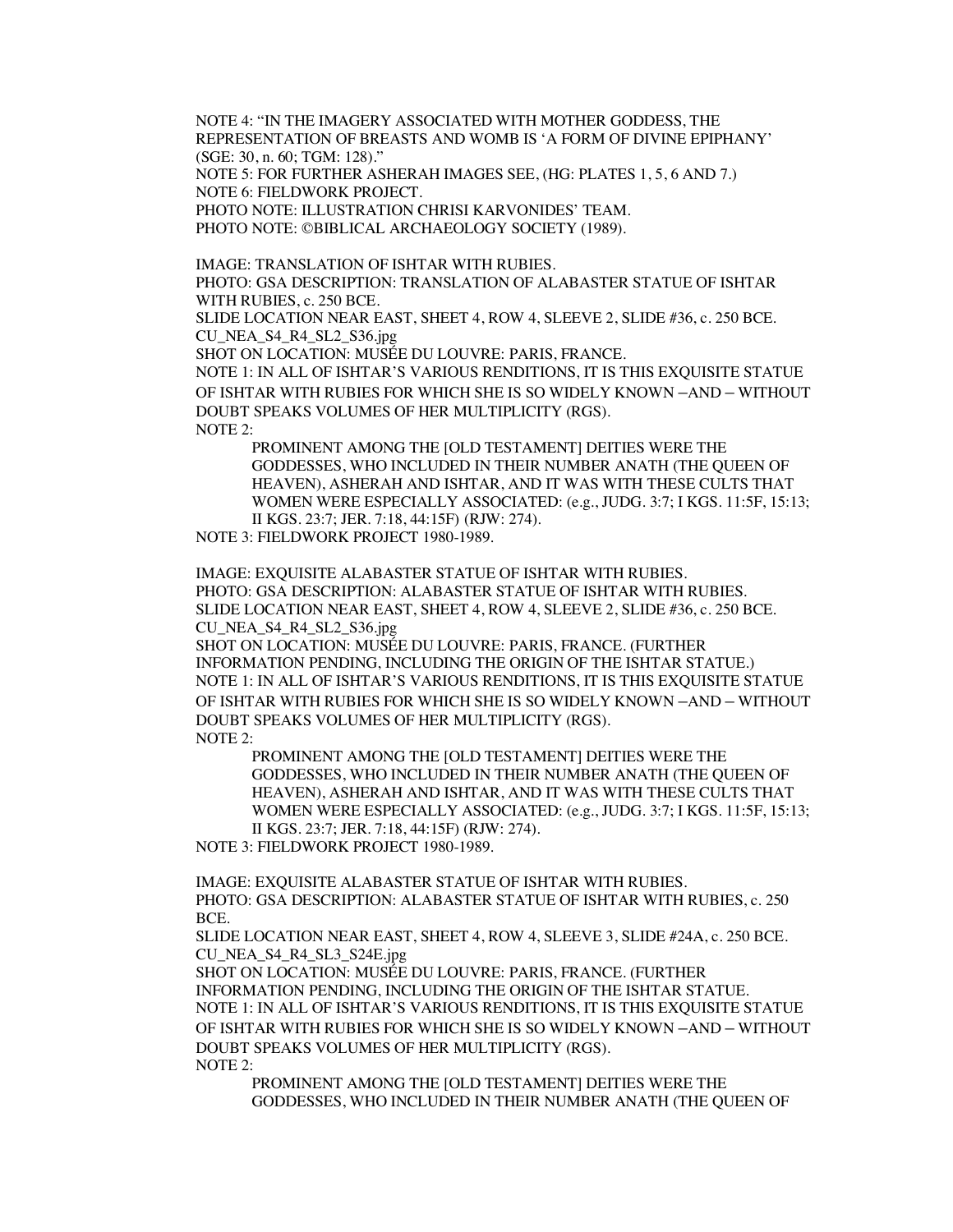HEAVEN), ASHERAH AND ISHTAR, AND IT WAS WITH THESE CULTS THAT WOMEN WERE ESPECIALLY ASSOCIATED: (e.g., JUDG. 3:7; I KGS. 11:5F, 15:13; II KGS. 23:7; JER. 7:18, 44:15F) (RJW: 274). NOTE 3: FIELDWORK PROJECT 1980-1989.

IMAGE: MENORAH ENGRAVED ON AN OIL LAMP: ERICE, SICILY. PHOTO: © GSA. DESCRIPTION: MENORAH (TREE – OF – LIFE) ON OIL LAMP, ERICE

SICILY.

SLIDE LOCATION SICILY, SHEET 1, ROW 3, SLEEVE 4, SLIDE #21, BCE. CU\_SIC\_S1\_R3\_SL4\_S21

SHOT ON LOCATION: MUSEO COMUNALE CORDICI: ERICE, SICILY.

NOTE 1: FIELDWORK PROJECT 1998.

NOTE 2: ALSO SEE MENORAH KEYWORDS, "MAGDALA STONE" AND "MARY MAGDALA". LOCATION IS 1 CE CENTURY CITY OF MAGDALA, NEAR GALILEE.

IMAGE: SEVEN BRANCHED MENORAH ENGRAVED ON ARCH OF TITUS, ROME, ITALY.

PHOTO: © GSA. DESCRIPTION: MENORAH (TREE – OF – LIFE), RE. TEMPLE OF JERUSALEM.

SLIDE LOCATION MSC. ITALY/PHOTOS TBD, SHEET , ROW , SLEEVE , SLIDE #, 81CE. CO\_MIT\_S\_R\_SL\_S .jpg

SHOT ON LOCATION: ROME, ITALY, 2016. ZD.

IMAGE: SEVEN BRANCHED MENORAH ENGRAVED ON ARCH OF TITUS, ROME, ITALY.

PHOTO: © GSA. DESCRIPTION: MENORAH (TREE – OF – LIFE), RE. TEMPLE OF JERUSALEM.

SLIDE LOCATION MSC. ITALY/PHOTOS TBD, SHEET , ROW , SLEEVE , SLIDE #, 81CE. CO\_MIT\_S\_R\_SL\_S .jpg

IMAGE: ISIS TEMPLE: POMPEII, ITALY. PHOTO: © GSA. DESCRIPTION: ISIS TEMPLE, POMPEII, ITALY. SLIDE LOCATION MSC. ITALY, SHEET 5, ROW 2, SLEEVE 1, SLIDE #20, BCE. CO\_MIT\_S5\_R2\_SL1\_S20 SHOT ON LOCATION: POMPEII, ITALY. NOTE 1:

ALMOST NINE YEARS, TO THE EXACT DAY, AFTER THE 'ROMAN LEGIONARIES DESTROYED GOD'S HOUSE IN JERUSALEM, GOD DESTROYED THE LUXURIOUS WATERING HOLES OF THE ROMAN ELITE' (TDP: 60) INCLUDING HERCULANEUM PLUS POMPEII'S ISIS TEMPLE AND THE VILLA OF MYSTERIES (RGS). (SOURCE: ENTRY ABOVE.)

NOTE 2: FIELDWORK PROJECT 1986.

IMAGE: VILLA OF MYSTERIES: POMPEII, ITALY. PHOTO: © GSA. DESCRIPTION: GREAT FRIEZE OF THE DIONYSIAN INITIATION RITES AT THE VILLA OF MYSTERIES, POMPEII, ITALY. SLIDE LOCATION MSC. ITALY, SHEET 6, ROW 1, SLEEVE 2, SLIDE #3, AUGUSTAN PERIOD. CO MIT S6 R1 SL2 S3 SHOT ON LOCATION: VILLA OF MYSTERIES: POMPEII, ITALY. NOTE 1: ALMOST NINE YEARS, TO THE EXACT DAY, AFTER THE 'ROMAN

LEGIONARIES DESTROYED GOD'S HOUSE IN JERUSALEM, GOD DESTROYED THE LUXURIOUS WATERING HOLES OF THE ROMAN ELITE' [INCLUDING POMPEII'S VILLA OF MYSTERIES] (TDP: 60; RGS).